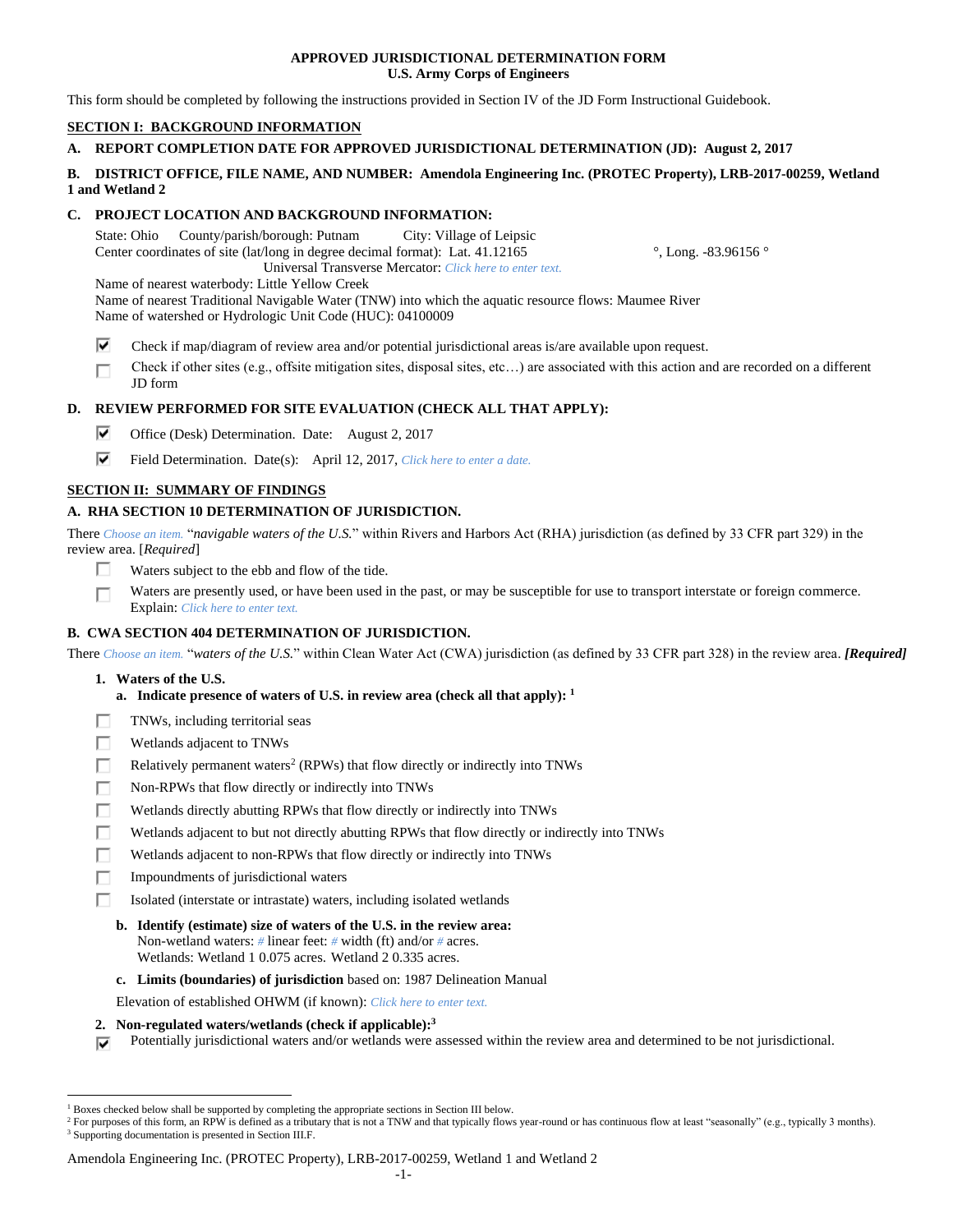Explain: An on site field review was conducted on April 12, 2017 and it was determined that Wetlands 1 and 2 ,located in a western woodlot are surrounded by farm field on the north, east, and west. lacked a hydrologic connection to a Water of the United States. Therefore Wetlands 1 and 2 are hydrologically isolated from any waters on-site or that have been identified on the U.S.G.S. Ohio-Leipsic.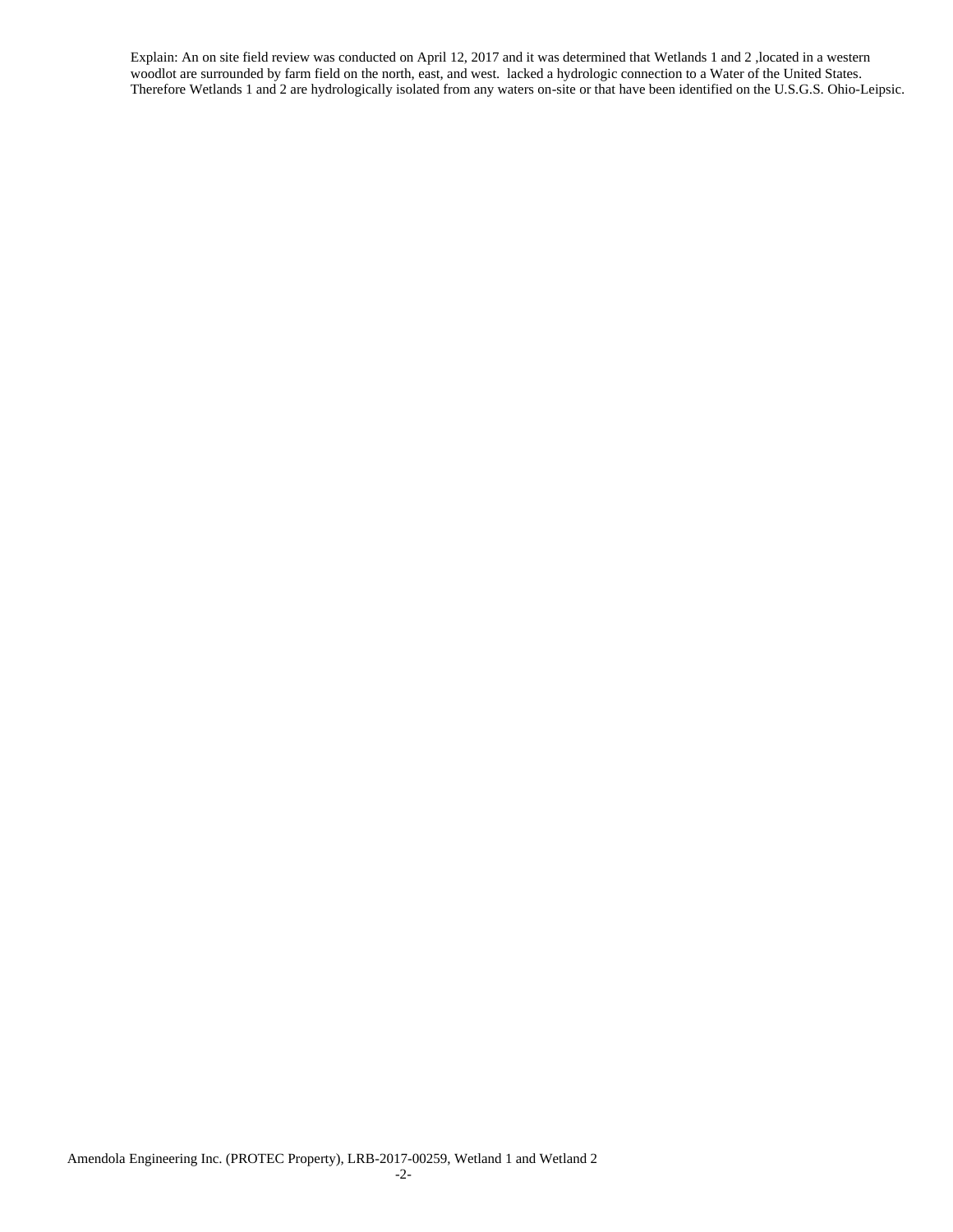#### **SECTION III: CWA ANALYSIS**

### **A. TNWs AND WETLANDS ADJACENT TO TNWs**

**The agencies will assert jurisdiction over TNWs and wetlands adjacent to TNWs. If the aquatic resource is a TNW, complete Section III.A.1 and Section III.D.1. only; if the aquatic resource is a wetland adjacent to a TNW, complete Sections III.A.1 and 2 and Section III.D.1.; otherwise, see Section III.B below**.

- **1. TNW**  Identify TNW: *Click here to enter text.*
	- Summarize rationale supporting determination: *Click here to enter text.*
- **2. Wetland adjacent to TNW** Summarize rationale supporting conclusion that wetland is "adjacent": *Click here to enter text.*

## **B. CHARACTERISTICS OF TRIBUTARY (THAT IS NOT A TNW) AND ITS ADJACENT WETLANDS (IF ANY):**

**This section summarizes information regarding characteristics of the tributary and its adjacent wetlands, if any, and it helps determine whether or not the standards for jurisdiction established under Rapanos have been met.** 

**The agencies will assert jurisdiction over non-navigable tributaries of TNWs where the tributaries are "relatively permanent waters" (RPWs), i.e. tributaries that typically flow year-round or have continuous flow at least seasonally (e.g., typically 3 months). A wetland that directly abuts an RPW is also jurisdictional. If the aquatic resource is not a TNW, but has year-round (perennial) flow, skip to Section III.D.2. If the aquatic resource is a wetland directly abutting a tributary with perennial flow, skip to Section III.D.4.**

**A wetland that is adjacent to but that does not directly abut an RPW requires a significant nexus evaluation. Corps districts and EPA regions will include in the record any available information that documents the existence of a significant nexus between a relatively permanent tributary that is not perennial (and its adjacent wetlands if any) and a traditional navigable water, even though a significant nexus finding is not required as a matter of law.**

**If the waterbody<sup>4</sup> is not an RPW, or a wetland directly abutting an RPW, a JD will require additional data to determine if the waterbody has a significant nexus with a TNW. If the tributary has adjacent wetlands, the significant nexus evaluation must consider the tributary in combination with all of its adjacent wetlands. This significant nexus evaluation that combines, for analytical purposes, the tributary and all of its adjacent wetlands is used whether the review area identified in the JD request is the tributary, or its adjacent wetlands, or both. If the JD covers a tributary with adjacent wetlands, complete Section III.B.1 for the tributary, Section III.B.2 for any onsite wetlands, and Section III.B.3 for all wetlands adjacent to that tributary, both onsite and offsite. The determination whether a significant nexus exists is determined in Section III.C below.**

**1. Characteristics of non-TNWs that flow directly or indirectly into TNW**

**(i) General Area Conditions:**

Watershed size: *# Choose an item.* Drainage area: *# Choose an item.*

Average annual rainfall: *#* inches Average annual snowfall: *#* inches

#### **(ii) Physical Characteristics:**

 $\overline{a}$ 

- (a) Relationship with TNW:
	- $\Box$  Tributary flows directly into TNW.

п. Tributary flows through *Choose an item.* tributaries before entering TNW.

Project waters are *Choose an item.* river miles from TNW. Project waters are *Choose an item.* river miles from RPW. Project waters are *Choose an item.* aerial (straight) miles from TNW. Project waters are *Choose an item.* aerial (straight) miles from RPW. Project waters cross or serve as state boundaries. Explain: *Click here to enter text.*

Identify flow route to TNW<sup>5</sup>: Click here to enter text. Tributary stream order, if known: *Click here to enter text.*

(b) General Tributary Characteristics (check all that apply):

**Tributary** is:  $\Box$  Natural

- 口 Artificial (man-made). Explain: *Click here to enter text.*
- Manipulated (man-altered). Explain: *Click here to enter text.*

<sup>4</sup> Note that the Instructional Guidebook contains additional information regarding swales, ditches, washes, and erosional features generally and in the arid West. <sup>5</sup> Flow route can be described by identifying, e.g., tributary a, which flows through the review area, to flow into tributary b, which then flows into TNW.

Amendola Engineering Inc. (PROTEC Property), LRB-2017-00259, Wetland 1 and Wetland 2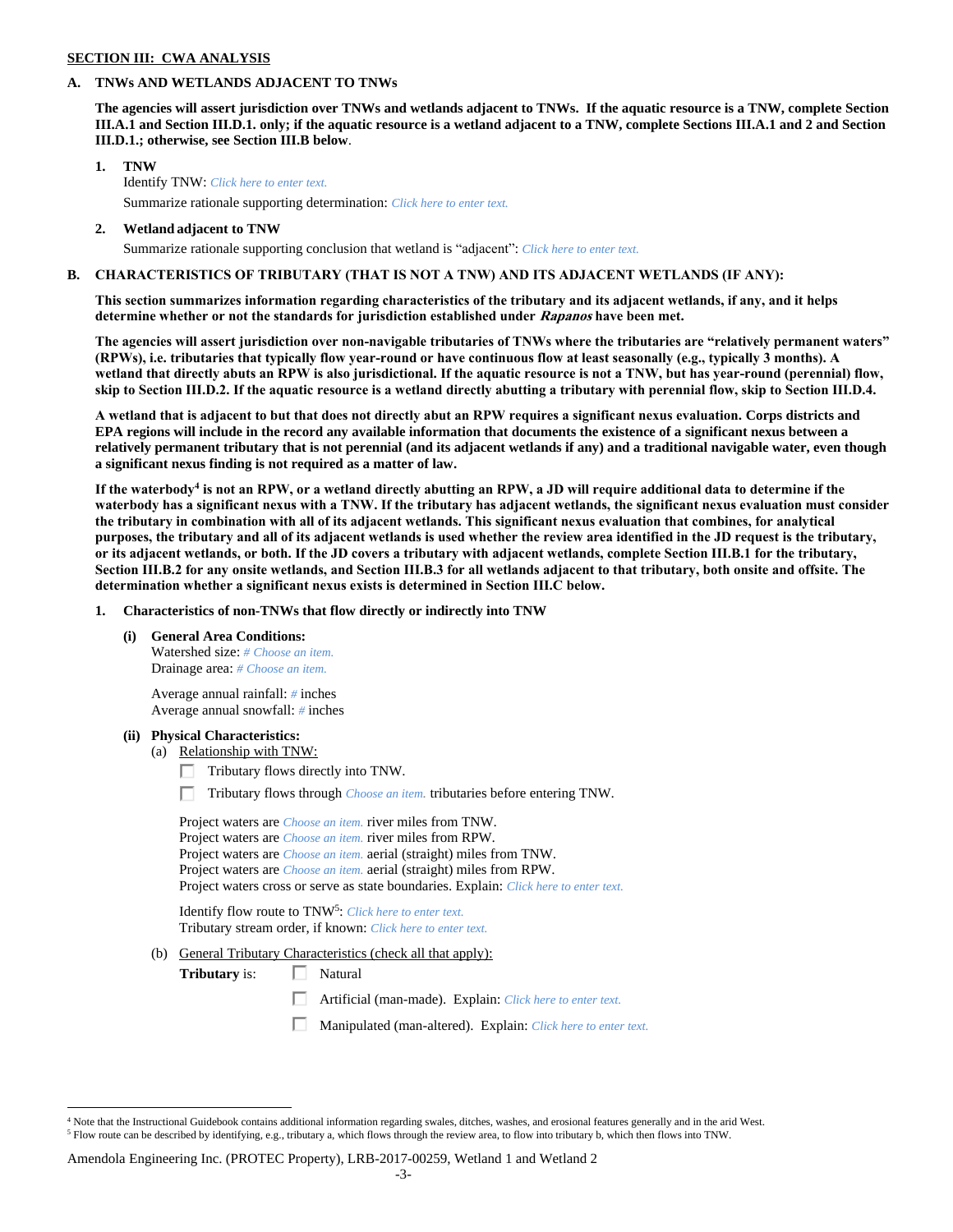|  | <b>Tributary</b> properties with respect to top of bank (estimate):<br>Average width: # feet<br>Average depth: # feet<br>Average side slopes: Choose an item.                                                                                                   |                                                                                                                                                                                                                                                                                     |   |                                                                 |   |                            |  |                                                                                                                                     |  |  |  |  |
|--|-----------------------------------------------------------------------------------------------------------------------------------------------------------------------------------------------------------------------------------------------------------------|-------------------------------------------------------------------------------------------------------------------------------------------------------------------------------------------------------------------------------------------------------------------------------------|---|-----------------------------------------------------------------|---|----------------------------|--|-------------------------------------------------------------------------------------------------------------------------------------|--|--|--|--|
|  |                                                                                                                                                                                                                                                                 |                                                                                                                                                                                                                                                                                     |   | Primary tributary substrate composition (check all that apply): |   |                            |  |                                                                                                                                     |  |  |  |  |
|  |                                                                                                                                                                                                                                                                 | <b>Silts</b>                                                                                                                                                                                                                                                                        |   | Sands                                                           |   |                            |  | Concrete                                                                                                                            |  |  |  |  |
|  |                                                                                                                                                                                                                                                                 | Cobbles                                                                                                                                                                                                                                                                             |   | Gravel                                                          |   |                            |  | Muck                                                                                                                                |  |  |  |  |
|  |                                                                                                                                                                                                                                                                 | Bedrock                                                                                                                                                                                                                                                                             | п | Vegetation. Type/% cover: Click here to enter text.             |   |                            |  |                                                                                                                                     |  |  |  |  |
|  |                                                                                                                                                                                                                                                                 | Other. Explain: Click here to enter text.                                                                                                                                                                                                                                           |   |                                                                 |   |                            |  |                                                                                                                                     |  |  |  |  |
|  |                                                                                                                                                                                                                                                                 | Tributary condition/stability [e.g., highly eroding, sloughing banks]. Explain: Click here to enter text.<br>Presence of run/riffle/pool complexes. Explain: Click here to enter text.<br>Tributary geometry: Choose an item.<br>Tributary gradient (approximate average slope): #% |   |                                                                 |   |                            |  |                                                                                                                                     |  |  |  |  |
|  | $(c)$ Flow:<br>Tributary provides for: Choose an item.<br>Estimate average number of flow events in review area/year: Choose an item.<br>Describe flow regime: Click here to enter text.<br>Other information on duration and volume: Click here to enter text. |                                                                                                                                                                                                                                                                                     |   |                                                                 |   |                            |  |                                                                                                                                     |  |  |  |  |
|  | <b>Surface flow is:</b> Choose an item. <b>Characteristics:</b> Click here to enter text.                                                                                                                                                                       |                                                                                                                                                                                                                                                                                     |   |                                                                 |   |                            |  |                                                                                                                                     |  |  |  |  |
|  | Subsurface flow: Choose an item. Explain findings: Click here to enter text.<br>Dye (or other) test performed: Click here to enter text.                                                                                                                        |                                                                                                                                                                                                                                                                                     |   |                                                                 |   |                            |  |                                                                                                                                     |  |  |  |  |
|  | Tributary has (check all that apply):<br>$\Box$ Bed and banks                                                                                                                                                                                                   |                                                                                                                                                                                                                                                                                     |   |                                                                 |   |                            |  |                                                                                                                                     |  |  |  |  |
|  | $\Box$ OHWM <sup>6</sup> (check all indicators that apply):<br>$\Box$ clear, natural line impressed on the bank $\Box$<br>the presence of litter and debris                                                                                                     |                                                                                                                                                                                                                                                                                     |   |                                                                 |   |                            |  |                                                                                                                                     |  |  |  |  |
|  |                                                                                                                                                                                                                                                                 | changes in the character of soil                                                                                                                                                                                                                                                    |   |                                                                 |   |                            |  | destruction of terrestrial vegetation                                                                                               |  |  |  |  |
|  |                                                                                                                                                                                                                                                                 | shelving                                                                                                                                                                                                                                                                            |   |                                                                 |   | the presence of wrack line |  |                                                                                                                                     |  |  |  |  |
|  |                                                                                                                                                                                                                                                                 |                                                                                                                                                                                                                                                                                     |   | vegetation matted down, bent, or absent                         | ш | sediment sorting           |  |                                                                                                                                     |  |  |  |  |
|  |                                                                                                                                                                                                                                                                 | leaf litter disturbed or washed away                                                                                                                                                                                                                                                |   |                                                                 |   | scour                      |  |                                                                                                                                     |  |  |  |  |
|  |                                                                                                                                                                                                                                                                 | sediment deposition                                                                                                                                                                                                                                                                 |   |                                                                 |   |                            |  | multiple observed or predicted flow events                                                                                          |  |  |  |  |
|  |                                                                                                                                                                                                                                                                 | water staining                                                                                                                                                                                                                                                                      |   |                                                                 |   |                            |  | abrupt change in plant community Click here to enter text.                                                                          |  |  |  |  |
|  |                                                                                                                                                                                                                                                                 | other (list): Click here to enter text.                                                                                                                                                                                                                                             |   |                                                                 |   |                            |  |                                                                                                                                     |  |  |  |  |
|  | Discontinuous OHWM. <sup>7</sup> Explain: Click here to enter text.                                                                                                                                                                                             |                                                                                                                                                                                                                                                                                     |   |                                                                 |   |                            |  |                                                                                                                                     |  |  |  |  |
|  | If factors other than the OHWM were used to determine lateral extent of CWA jurisdiction (check all that apply):<br>Mean High Water Mark indicated by:<br>$\Box$ High Tide Line indicated by:                                                                   |                                                                                                                                                                                                                                                                                     |   |                                                                 |   |                            |  |                                                                                                                                     |  |  |  |  |
|  | survey to available datum;                                                                                                                                                                                                                                      |                                                                                                                                                                                                                                                                                     |   |                                                                 |   |                            |  |                                                                                                                                     |  |  |  |  |
|  | ш                                                                                                                                                                                                                                                               |                                                                                                                                                                                                                                                                                     |   | fine shell or debris deposits (foreshore)                       | П | physical markings;         |  |                                                                                                                                     |  |  |  |  |
|  | ш                                                                                                                                                                                                                                                               | vegetation lines/changes in vegetation types.                                                                                                                                                                                                                                       |   |                                                                 |   |                            |  |                                                                                                                                     |  |  |  |  |
|  | ш                                                                                                                                                                                                                                                               | tidal gauges                                                                                                                                                                                                                                                                        |   |                                                                 |   |                            |  |                                                                                                                                     |  |  |  |  |
|  |                                                                                                                                                                                                                                                                 | other (list): Click here to enter text.                                                                                                                                                                                                                                             |   |                                                                 |   |                            |  |                                                                                                                                     |  |  |  |  |
|  | <b>Chemical Characteristics:</b>                                                                                                                                                                                                                                |                                                                                                                                                                                                                                                                                     |   |                                                                 |   |                            |  | Characterize tributary (e.g., water color is clear, discolored, oily film; water quality; general watershed characteristics, etc.). |  |  |  |  |

Explain: *Click here to enter text.*

**(iii)** 

 $\overline{a}$ 

Identify specific pollutants, if known: *Click here to enter text.*

<sup>6</sup>A natural or man-made discontinuity in the OHWM does not necessarily sever jurisdiction (e.g., where the stream temporarily flows underground, or where the OHWM has been removed by development or agricultural practices). Where there is a break in the OHWM that is unrelated to the waterbody's flow regime (e.g., flow over a rock outcrop or through a culvert), the agencies will look for indicators of flow above and below the break. 7 Ibid.

Amendola Engineering Inc. (PROTEC Property), LRB-2017-00259, Wetland 1 and Wetland 2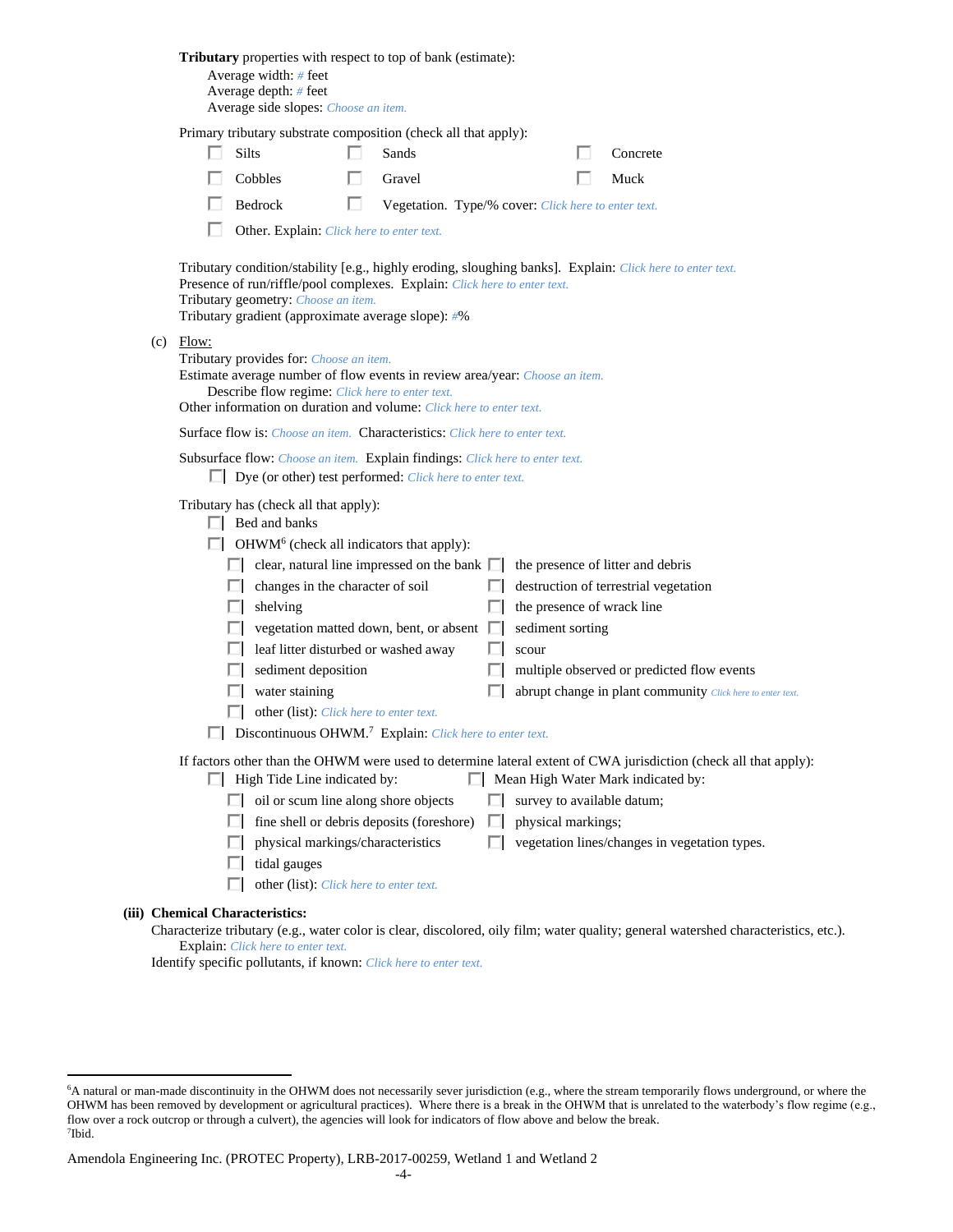### **(iv) Biological Characteristics. Channel supports (check all that apply):**

- Riparian corridor. Characteristics (type, average width): *Click here to enter text.*
- Wetland fringe. Characteristics: *Click here to enter text.*
- $\Box$  Habitat for:
	- Federally Listed species. Explain findings: *Click here to enter text*.
	- Fish/spawn areas. Explain findings: *Click here to enter text.*
	- П. Other environmentally-sensitive species. Explain findings: *Click here to enter text.*
	- Aquatic/wildlife diversity. Explain findings: *Click here to enter text.*

#### **2. Characteristics of wetlands adjacent to non-TNW that flow directly or indirectly into TNW**

#### **(i) Physical Characteristics:**

- (a) General Wetland Characteristics:
	- Properties:

Wetland size: *#* acres Wetland type. Explain: *Click here to enter text.*

Wetland quality. Explain: *Click here to enter text.*

Project wetlands cross or serve as state boundaries. Explain: *Click here to enter text.*

(b) General Flow Relationship with Non-TNW: Flow is: *Choose an item.* Explain: *Click here to enter text.*

Surface flow is: *Choose an item.* Characteristics: *Click here to enter text.*

Subsurface flow: *Choose an item.* Explain findings: *Click here to enter text.*

Dye (or other) test performed: *Click here to enter text.*

#### (c) Wetland Adjacency Determination with Non-TNW:

- $\Box$  Directly abutting
- $\Box$  Not directly abutting
	- Discrete wetland hydrologic connection. Explain: *Click here to enter text.*
	- Ecological connection. Explain: *Click here to enter text.* п.
	- $\Box$ Separated by berm/barrier. Explain: *Click here to enter text.*
- (d) Proximity (Relationship) to TNW

Project wetlands are *Choose an item.* river miles from TNW. Project waters are *Choose an item.* aerial (straight) miles from TNW. Flow is from: *Choose an item.* Estimate approximate location of wetland as within the *Choose an item.* floodplain.

#### **(ii) Chemical Characteristics:**

Characterize wetland system (e.g., water color is clear, brown, oil film on surface; water quality; general watershed characteristics; etc.). Explain: *Click here to enter text.*

Identify specific pollutants, if known: *Click here to enter text.*

### **(iii) Biological Characteristics. Wetland supports (check all that apply):**

- Riparian buffer. Characteristics (type, average width): *Click here to enter text.*
- Vegetation type/percent cover. Explain: *Click here to enter text.*
- **Habitat for:** 
	- Federally Listed species. Explain findings: *Click here to enter text*.
	- Fish/spawn areas. Explain findings: *Click here to enter text*.
	- Other environmentally-sensitive species. Explain findings: *Click here to enter text.*
	- Aquatic/wildlife diversity. Explain findings: *Click here to enter text.*

#### **3. Characteristics of all wetlands adjacent to the tributary (if any)**

All wetland(s) being considered in the cumulative analysis: *Choose an item.* Approximately (*#*) acres in total are being considered in the cumulative analysis.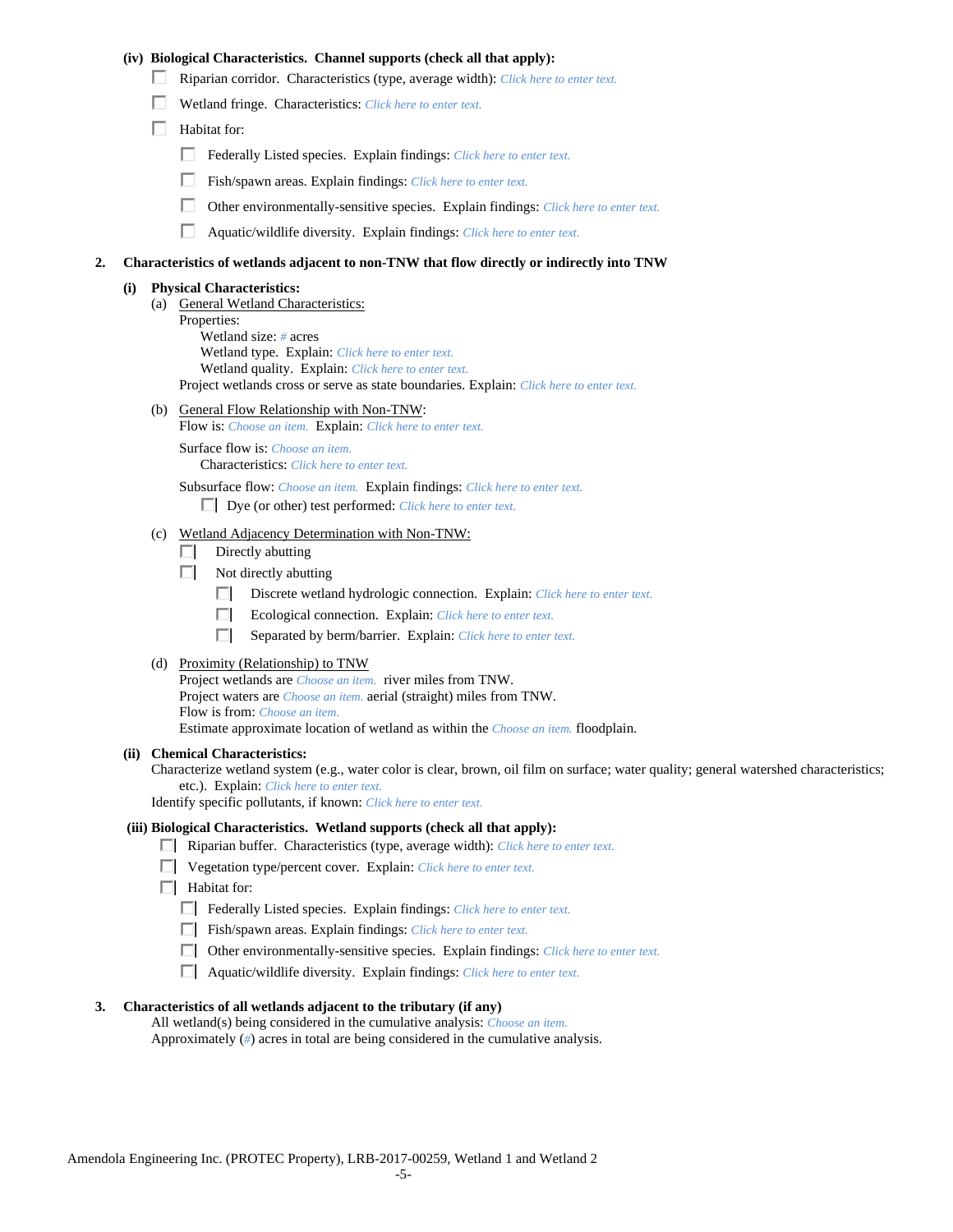For each wetland, specify the following:

| Directly abuts? $(Y/N)$ | Size (in acres) | Directly abuts? $(Y/N)$ | Size (in acres) |
|-------------------------|-----------------|-------------------------|-----------------|
| V/N                     |                 |                         |                 |
| Y/N                     |                 | Y / N                   |                 |
| Y/N.                    |                 | Y/N                     |                 |
| Y/N                     |                 | V N                     |                 |

Summarize overall biological, chemical and physical functions being performed: *Click here to enter text.*

# **C. SIGNIFICANT NEXUS DETERMINATION**

**A significant nexus analysis will assess the flow characteristics and functions of the tributary itself and the functions performed by any wetlands adjacent to the tributary to determine if they significantly affect the chemical, physical, and biological integrity of a TNW. For each of the following situations, a significant nexus exists if the tributary, in combination with all of its adjacent wetlands, has more than a speculative or insubstantial effect on the chemical, physical and/or biological integrity of a TNW. Considerations when evaluating significant nexus include, but are not limited to the volume, duration, and frequency of the flow of water in the tributary and its proximity to a TNW, and the functions performed by the tributary and all its adjacent wetlands. It is not appropriate to determine significant nexus based solely on any specific threshold of distance (e.g. between a tributary and its adjacent wetland or between a tributary and the TNW). Similarly, the fact an adjacent wetland lies within or outside of a floodplain is not solely determinative of significant nexus.** 

#### **Draw connections between the features documented and the effects on the TNW, as identified in the** *Rapanos* **Guidance and discussed in the Instructional Guidebook. Factors to consider include, for example:**

- Does the tributary, in combination with its adjacent wetlands (if any), have the capacity to carry pollutants or flood waters to TNWs, or to reduce the amount of pollutants or flood waters reaching a TNW?
- Does the tributary, in combination with its adjacent wetlands (if any), provide habitat and lifecycle support functions for fish and other species, such as feeding, nesting, spawning, or rearing young for species that are present in the TNW?
- Does the tributary, in combination with its adjacent wetlands (if any), have the capacity to transfer nutrients and organic carbon that support downstream foodwebs?
- Does the tributary, in combination with its adjacent wetlands (if any), have other relationships to the physical, chemical, or biological integrity of the TNW?

#### *Note: the above list of considerations is not inclusive and other functions observed or known to occur should be documented below:*

- **1. Significant nexus findings for non-RPW that has no adjacent wetlands and flows directly or indirectly into TNWs.** Explain findings of presence or absence of significant nexus below, based on the tributary itself, then go to Section III.D: *Click here to enter text.*
- **2. Significant nexus findings for non-RPW and its adjacent wetlands, where the non-RPW flows directly or indirectly into TNWs.**  Explain findings of presence or absence of significant nexus below, based on the tributary in combination with all of its adjacent wetlands, then go to Section III.D: *Click here to enter text.*
- **3. Significant nexus findings for wetlands adjacent to an RPW but that do not directly abut the RPW.** Explain findings of presence or absence of significant nexus below, based on the tributary in combination with all of its adjacent wetlands, then go to Section III.D: *Click here to enter text.*

# **D. DETERMINATIONS OF JURISDICTIONAL FINDINGS. THE SUBJECT WATERS/WETLANDS ARE (CHECK ALL THAT APPLY):**

- **1. TNWs and Adjacent Wetlands.** Check all that apply and provide size estimates in review area:
	- TNWs: *#* linear feet *#* width (ft), Or, *#* acres.
	- Wetlands adjacent to TNWs: *#* acres.

# **2. RPWs that flow directly or indirectly into TNWs.**

- Tributaries of TNWs where tributaries typically flow year-round are jurisdictional. Provide data and rationale indicating that tributary is perennial: *Click here to enter text.*.
- Tributaries of TNW where tributaries have continuous flow "seasonally" (e.g., typically three months each year) are jurisdictional. П. Data supporting this conclusion is provided at Section III.B. Provide rationale indicating that tributary flows seasonally: *Click here to enter text.*.

Provide estimates for jurisdictional waters in the review area (check all that apply):

- Tributary waters:  $\#$  linear feet  $\#$  width (ft).
- Other non-wetland waters: *#* acres.

Identify type(s) of waters: *Click here to enter text.*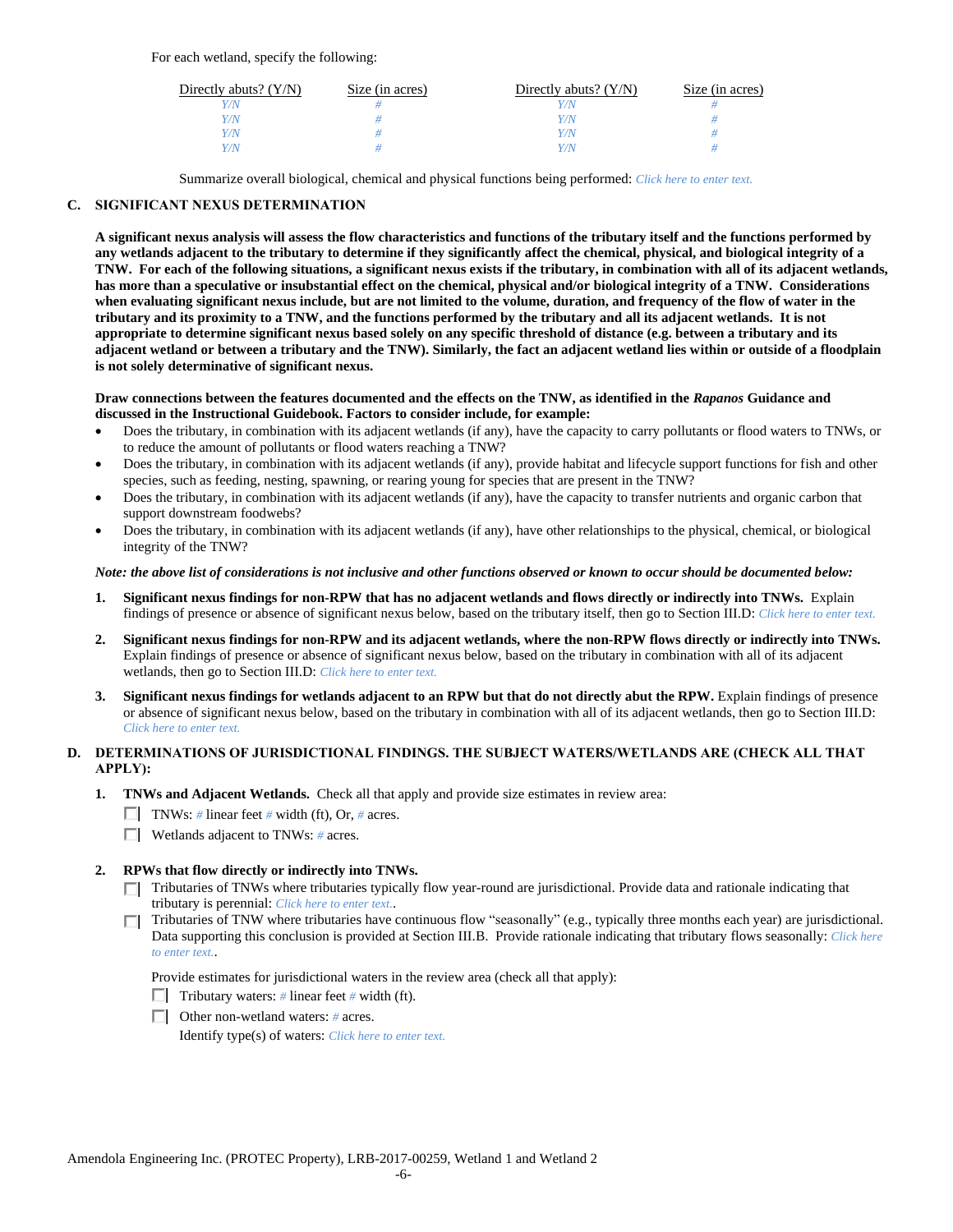### **3. Non-RPWs<sup>8</sup> that flow directly or indirectly into TNWs.**

 $\Box$  Waterbody that is not a TNW or an RPW, but flows directly or indirectly into a TNW, and it has a significant nexus with a TNW is jurisdictional. Data supporting this conclusion is provided at Section III.C.

Provide estimates for jurisdictional waters within the review area (check all that apply):

- **Tributary waters:** # linear feet # width (ft).
- Other non-wetland waters: *#* acres.
	- Identify type(s) of waters: *Click here to enter text.*

# **4. Wetlands directly abutting an RPW that flow directly or indirectly into TNWs.**

- **Wetlands directly abut RPW and thus are jurisdictional as adjacent wetlands.** 
	- $\Box$  Wetlands directly abutting an RPW where tributaries typically flow year-round. Provide data and rationale indicating that tributary is perennial in Section III.D.2, above. Provide rationale indicating that wetland is directly abutting an RPW: *Click here to enter text.*
	- Wetlands directly abutting an RPW where tributaries typically flow "seasonally." Provide data indicating that П tributary is seasonal in Section III.B and rationale in Section III.D.2, above. Provide rationale indicating that wetland is directly abutting an RPW: *Click here to enter text.*

Provide acreage estimates for jurisdictional wetlands in the review area: *#* acres.

#### **5. Wetlands adjacent to but not directly abutting an RPW that flow directly or indirectly into TNWs.**

 $\Box$  Wetlands that do not directly abut an RPW, but when considered in combination with the tributary to which they are adjacent and with similarly situated adjacent wetlands, have a significant nexus with a TNW are jurisidictional. Data supporting this conclusion is provided at Section III.C.

Provide acreage estimates for jurisdictional wetlands in the review area: *#* acres.

- **6. Wetlands adjacent to non-RPWs that flow directly or indirectly into TNWs.** 
	- Wetlands adjacent to such waters, and have when considered in combination with the tributary to which they are adjacent and with similarly situated adjacent wetlands, have a significant nexus with a TNW are jurisdictional. Data supporting this conclusion is provided at Section III.C.

Provide estimates for jurisdictional wetlands in the review area: *#* acres.

### **7. Impoundments of jurisdictional waters. 9**

As a general rule, the impoundment of a jurisdictional tributary remains jurisdictional.

- Demonstrate that impoundment was created from "waters of the U.S.," or
- Demonstrate that water meets the criteria for one of the categories presented above (1-6), or
- Demonstrate that water is isolated with a nexus to commerce (see E below).

### **E. ISOLATED [INTERSTATE OR INTRA-STATE] WATERS, INCLUDING ISOLATED WETLANDS, THE USE, DEGRADATION OR DESTRUCTION OF WHICH COULD AFFECT INTERSTATE COMMERCE, INCLUDING ANY SUCH WATERS (CHECK ALL THAT APPLY):<sup>10</sup>**

- $\Box$  which are or could be used by interstate or foreign travelers for recreational or other purposes.
- $\Box$  from which fish or shellfish are or could be taken and sold in interstate or foreign commerce.
- $\Box$  which are or could be used for industrial purposes by industries in interstate commerce.
- Interstate isolated waters.Explain: *Click here to enter text.*
- Other factors.Explain: *Click here to enter text.*

#### **Identify water body and summarize rationale supporting determination:** *Click here to enter text.*

Provide estimates for jurisdictional waters in the review area (check all that apply):

- **Tributary waters:** # linear feet # width (ft).
- Other non-wetland waters: *#* acres.

Identify type(s) of waters: *Click here to enter text.*

Wetlands: *#* acres.

 $\overline{a}$ <sup>8</sup>See Footnote # 3.

<sup>&</sup>lt;sup>9</sup> To complete the analysis refer to the key in Section III.D.6 of the Instructional Guidebook.

<sup>&</sup>lt;sup>10</sup> Prior to asserting or declining CWA jurisdiction based solely on this category, Corps Districts will elevate the action to Corps and EPA HQ for review consistent with the process described in the Corps/EPA *Memorandum Regarding CWA Act Jurisdiction Following Rapanos.*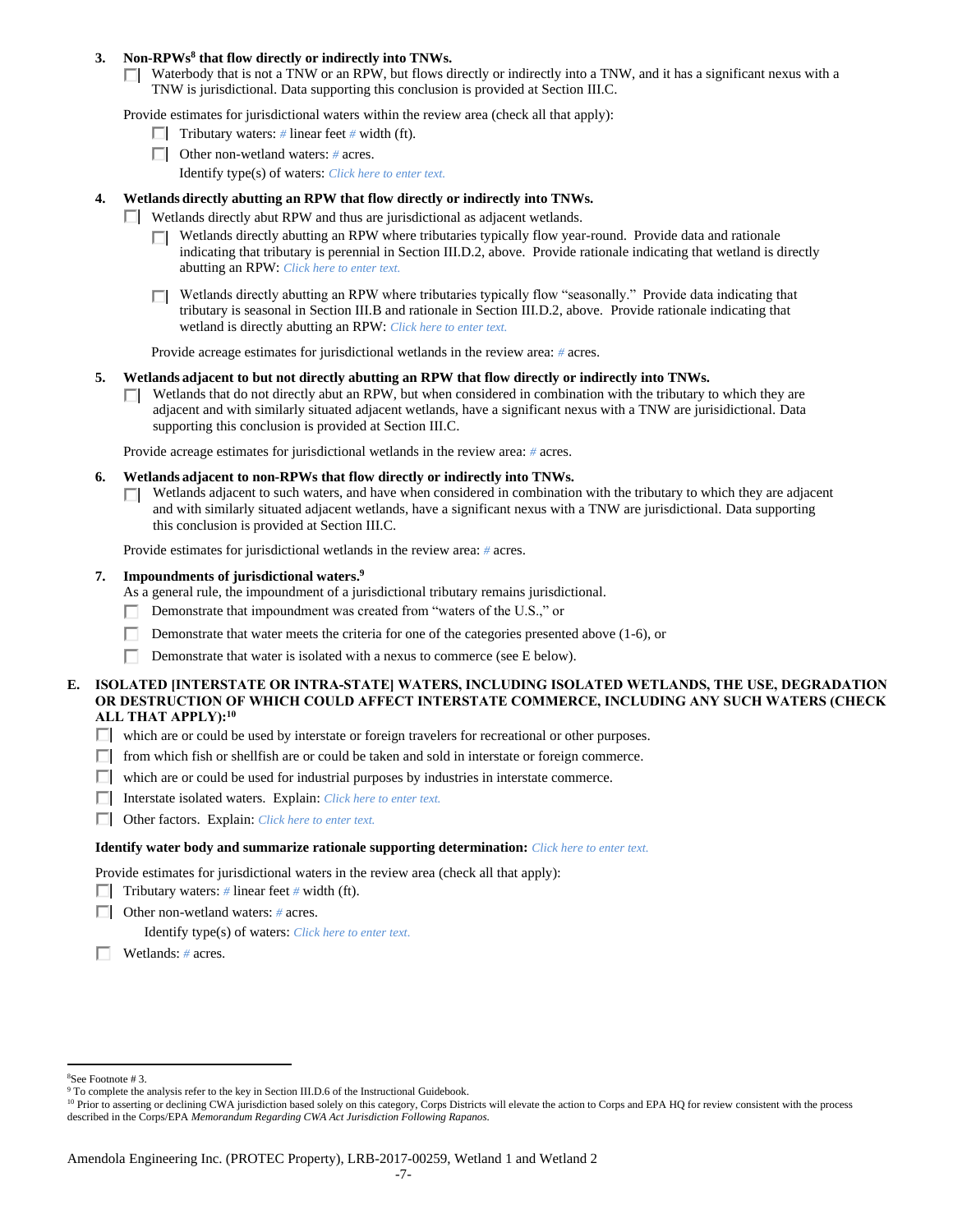## **F. NON-JURISDICTIONAL WATERS, INCLUDING WETLANDS (CHECK ALL THAT APPLY):**

If potential wetlands were assessed within the review area, these areas did not meet the criteria in the 1987 Corps of Engineers Wetland Delineation Manual and/or appropriate Regional Supplements.

- Review area included isolated waters with no substantial nexus to interstate (or foreign) commerce.
	- Prior to the Jan 2001 Supreme Court decision in "*SWANCC*," the review area would have been regulated based solely on the ⊽ "Migratory Bird Rule" (MBR).
- г Waters do not meet the "Significant Nexus" standard, where such a finding is required for jurisdiction. Explain: *Click here to enter text.*
- Other: (explain, if not covered above): Based upon an on-site review on April 12, 2017 Wetlands 1 and 2are isolated depressional ⊽ wetlands with in the western woodlot.

Provide acreage estimates for non-jurisdictional waters in the review area, where the sole potential basis of jurisdiction is the MBR factors (i.e., presence of migratory birds, presence of endangered species, use of water for irrigated agriculture), using best professional judgment (check all that apply):

- Non-wetland waters (i.e., rivers, streams): *#* linear feet *#* width (ft).
- Lakes/ponds: *#* acres.

⊽

- Other non-wetland waters: *#* acres. List type of aquatic resource: *Click here to enter text.*.
- Wetlands: Wetland 1 0.075 acres. Wetland 2 0.335 acres.

Provide acreage estimates for non-jurisdictional waters in the review area that do not meet the "Significant Nexus" standard, where such a finding is required for jurisdiction (check all that apply):

- П. Non-wetland waters (i.e., rivers, streams): *#* linear feet *#* width (ft).
- Lakes/ponds: *#* acres.
- Г Other non-wetland waters: *#* acres. List type of aquatic resource: *Click here to enter text.*.
- Wetlands: *#* acres.

# **SECTION IV: DATA SOURCES.**

**A. SUPPORTING DATA. Data reviewed for JD (check all that apply -** checked items shall be included in case file and, where checked and requested, appropriately reference sources below):

- $\nabla$  Maps, plans, plots or plat submitted by or on behalf of the applicant/consultant: Original delineation: February 27, 2017 Revised delineation: 25 April 2017
- Data sheets prepared/submitted by or on behalf of the applicant/consultant.
	- $\triangledown$  Office concurs with data sheets/delineation report.
	- □ Office does not concur with data sheets/delineation report.
- Data sheets prepared by the Corps: *Click here to enter text.*
- Corps navigable waters' study: *Click here to enter text.*
- U.S. Geological Survey Hydrologic Atlas: *Click here to enter text.*
	- USGS NHD data.

П

- USGS 8 and 12 digit HUC maps.
- U.S. Geological Survey map(s). Cite scale & quad name: 1:25K OH-Leipsic
- USDA Natural Resources Conservation Service Soil Survey. Citation: Online Web Soil Survey Putnam County
- $\triangledown$  National wetlands inventory map(s). Cite name: OH-Leipsic
- State/Local wetland inventory map(s): *Click here to enter text.*
- FEMA/FIRM maps: *Click here to enter text.*
- 100-year Floodplain Elevation is: *Click here to enter text.* (National Geodectic Vertical Datum of 1929)
- Photographs:  $\nabla$  Aerial (Name & Date): Google Aerial April 2016, September 2014, March 1995
	- or  $\overline{\triangledown}$  Other (Name & Date): Onsite photos 12 April 2017
- Previous determination(s). File no. and date of response letter: *Click here to enter text.*
- Applicable/supporting case law: *Click here to enter text.* П.
- Applicable/supporting scientific literature: *Click here to enter text.* П.
- Other information (please specify): *Click here to enter text.* П

### **B. ADDITIONAL COMMENTS TO SUPPORT JD:** *Click here to enter text.*